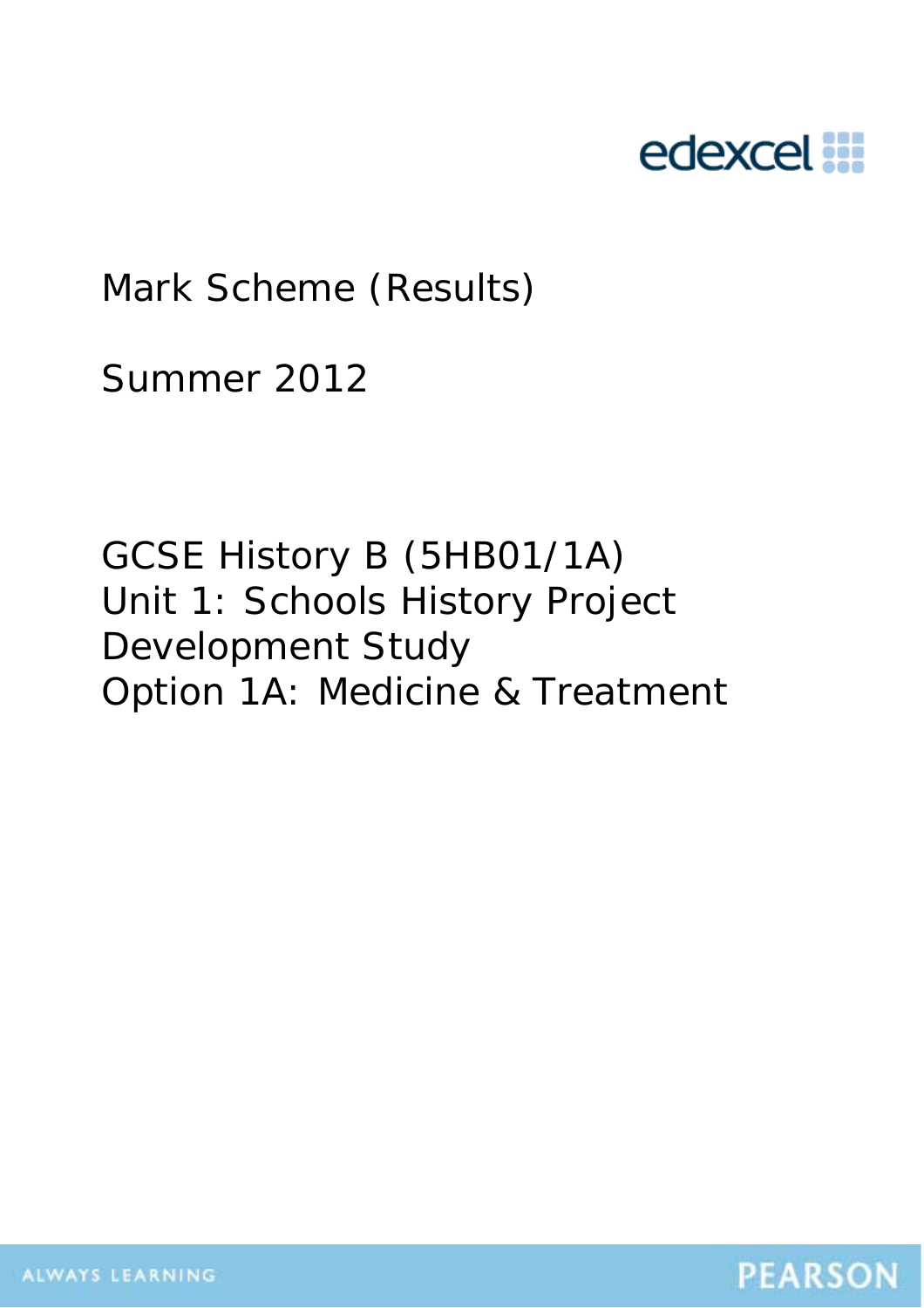#### **Edexcel and BTEC Qualifications**

Edexcel and BTEC qualifications come from Pearson, the world's leading learning company. We provide a wide range of qualifications including academic, vocational, occupational and specific programmes for employers. For further information, please visit our website at www.edexcel.com.

Our website subject pages hold useful resources, support material and live feeds from our subject advisors giving you access to a portal of information. If you have any subject specific questions about this specification that require the help of a subject specialist, you may find our Ask The Expert email service helpful.

www.edexcel.com/contactus

#### **Pearson: helping people progress, everywhere**

Our aim is to help everyone progress in their lives through education. We believe in every kind of learning, for all kinds of people, wherever they are in the world. We've been involved in education for over 150 years, and by working across 70 countries, in 100 languages, we have built an international reputation for our commitment to high standards and raising achievement through innovation in education. Find out more about how we can help you and your students at: www.pearson.com/uk

Summer 2012 Publications Code UG032462 All the material in this publication is copyright © Pearson Education Ltd 2012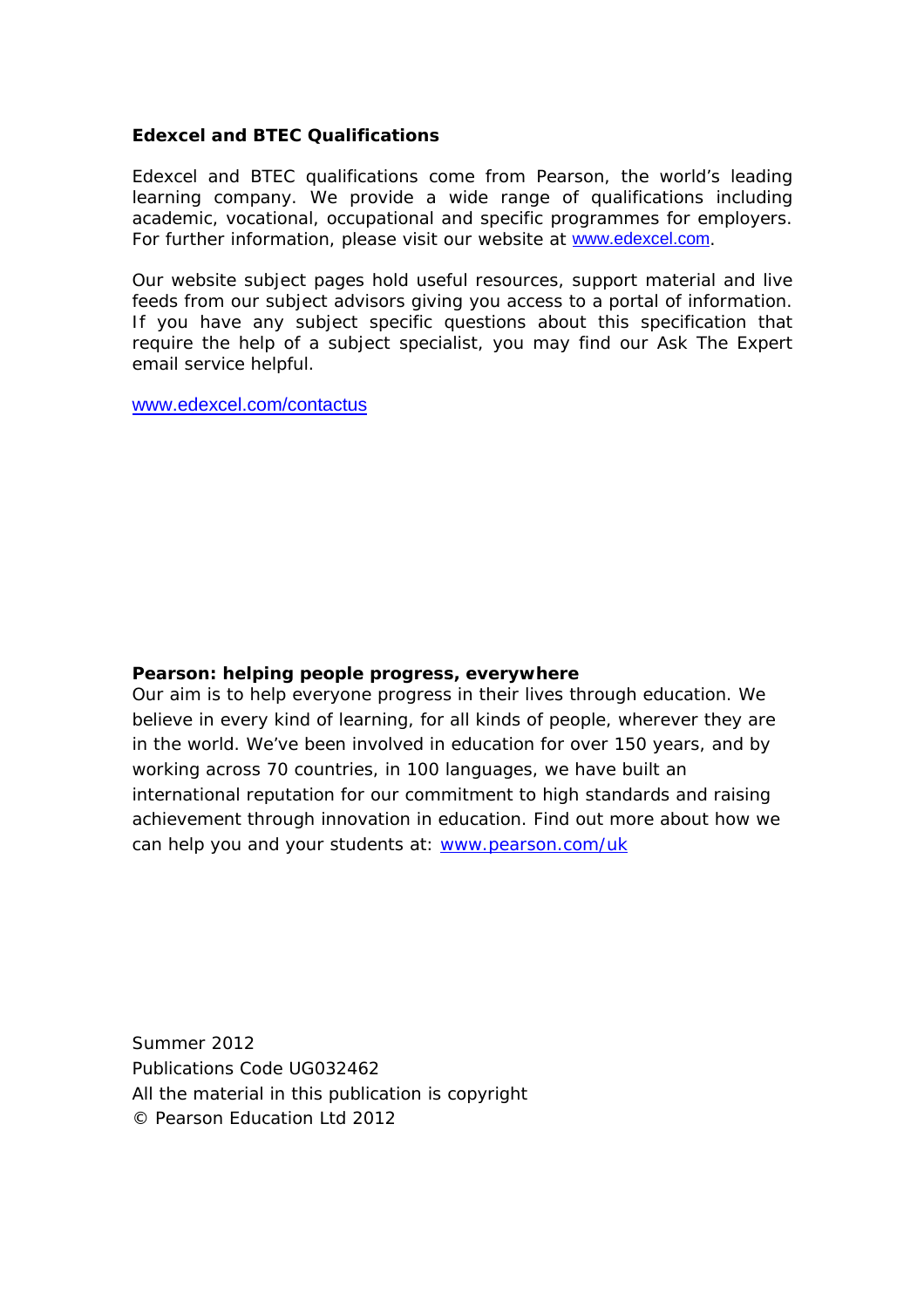### **General Marking Guidance**

- All candidates must receive the same treatment. Examiners must mark the first candidate in exactly the same way as they mark the last.
- Mark schemes should be applied positively. Candidates must be rewarded for what they have shown they can do rather than penalised for omissions.
- Examiners should mark according to the mark scheme not according to their perception of where the grade boundaries may lie.
- There is no ceiling on achievement. All marks on the mark scheme should be used appropriately.
- All the marks on the mark scheme are designed to be awarded. Examiners should always award full marks if deserved, i.e. if the answer matches the mark scheme. Examiners should also be prepared to award zero marks if the candidate's response is not worthy of credit according to the mark scheme.
- Where some judgement is required, mark schemes will provide the principles by which marks will be awarded and exemplification may be limited.
- When examiners are in doubt regarding the application of the mark scheme to a candidate's response, the team leader must be consulted.
- Crossed out work should be marked UNLESS the candidate has replaced it with an alternative response.

#### **Placing a mark within a level mark band**

The instructions below tell you how to reward responses within a level. Follow these unless there is an instruction given within a level. However, where a level has specific guidance about how to place an answer within a level**, always** follow that guidance.

#### • **2 mark bands**

Start with the presumption that the mark will be the higher of the two. An answer which is poorly supported gets the lower mark.

#### • **3 mark bands**

Start with a presumption that the mark will be the middle of the three. An answer which is poorly supported gets the lower mark. An answer which is well supported gets the higher mark.

#### • **4 mark bands**

Start with a presumption that the mark will be the upper middle mark of the four. An answer which is poorly supported gets a lower mark. An answer which is well supported and shows depth or breadth of coverage gets the higher mark.

• Mark schemes will indicate within the table where, and which strands of QWC, are being assessed. The strands are as follows: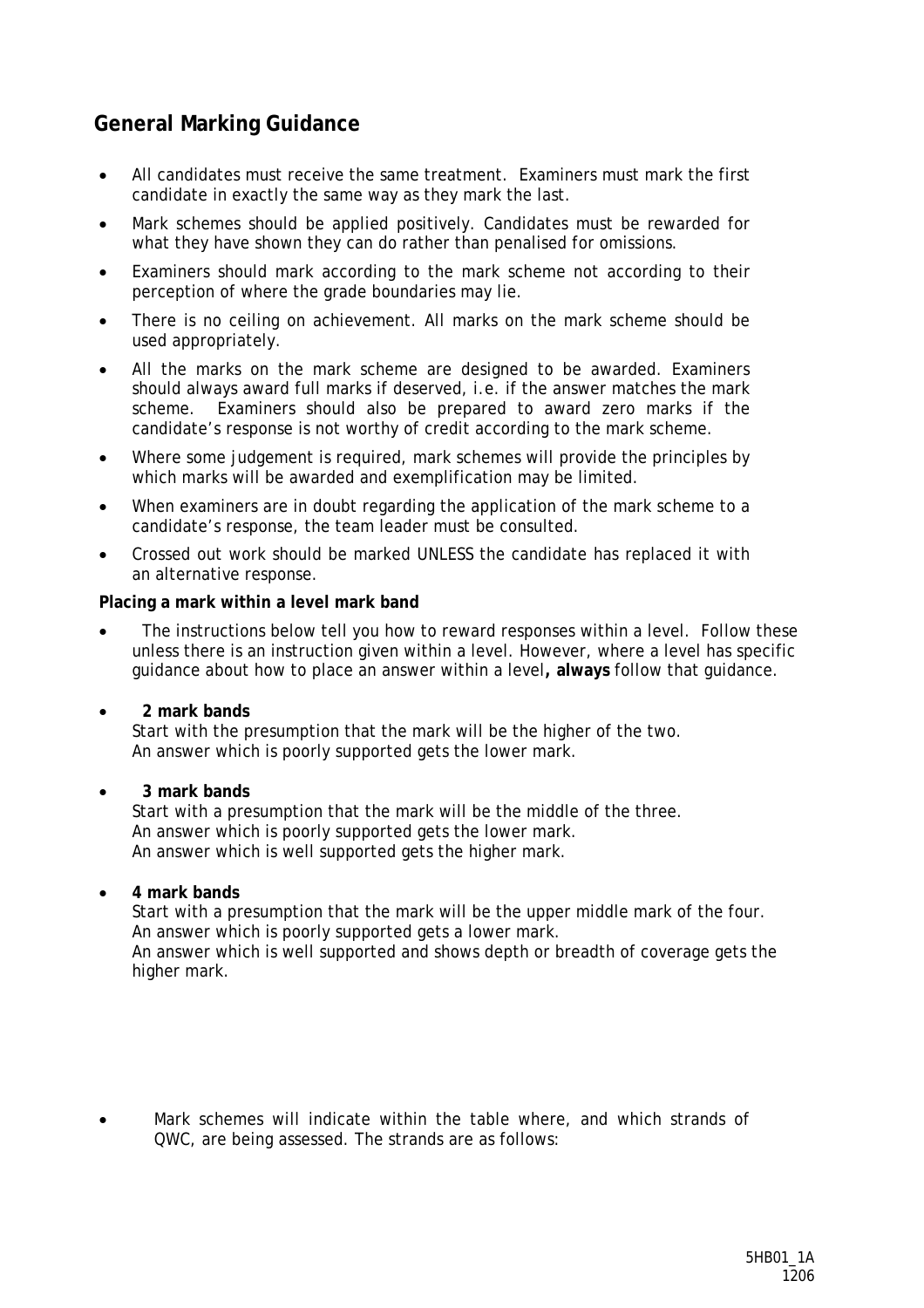*i) ensure that text is legible and that spelling, punctuation and grammar are accurate so that meaning is clear* 

*ii) select and use a form and style of writing appropriate to purpose and to complex subject matter* 

*iii) organise information clearly and coherently, using specialist vocabulary when appropriate.*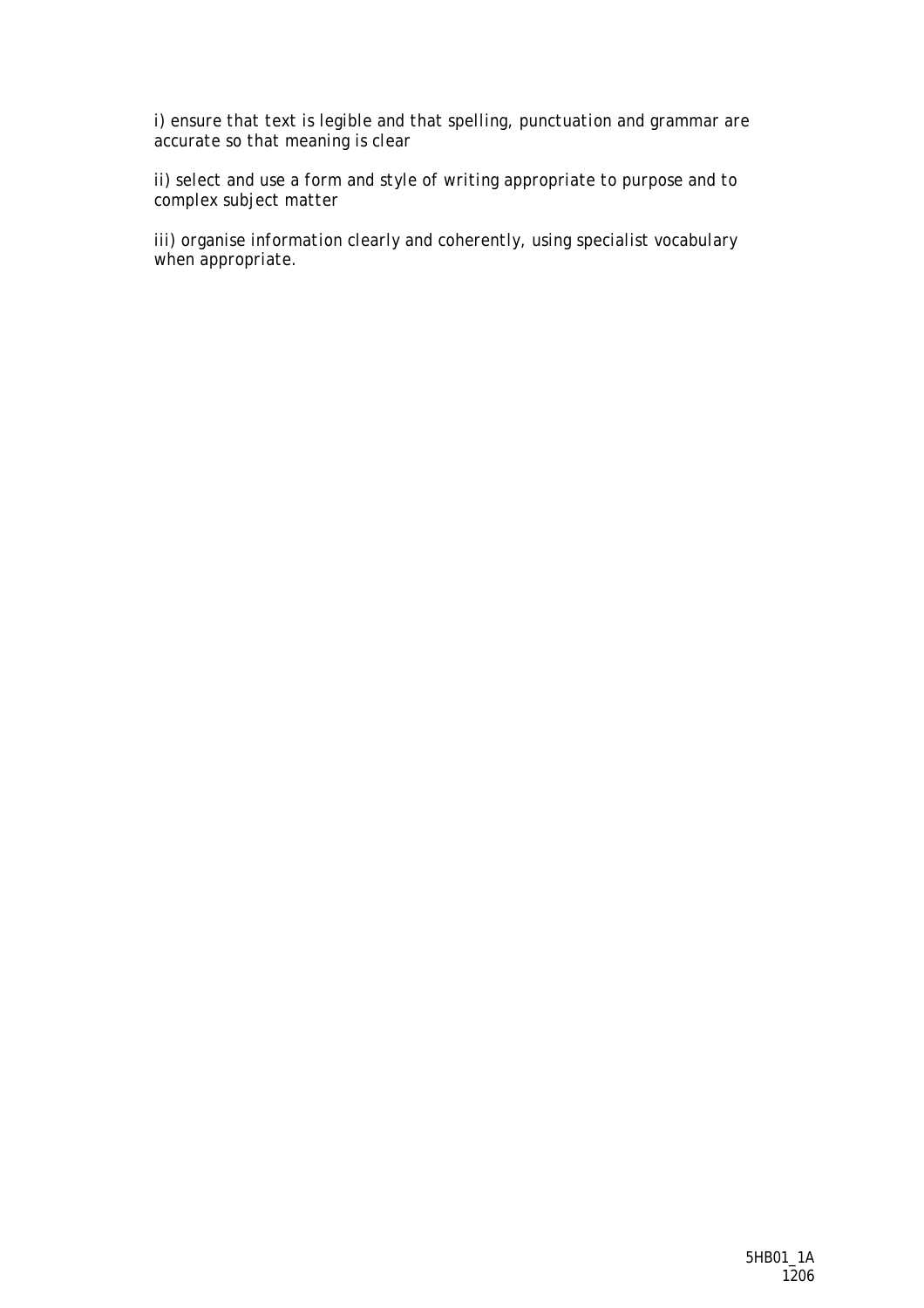## **Unit 3: Schools History Project Development Study**

## **Option 1A: Medicine and treatment**

| <b>Question Number</b> |             | Target                                                                                                                                                                                                                                                                                                                                    |                                                                                                                                                                                                                                                                                                                                                                                                        |
|------------------------|-------------|-------------------------------------------------------------------------------------------------------------------------------------------------------------------------------------------------------------------------------------------------------------------------------------------------------------------------------------------|--------------------------------------------------------------------------------------------------------------------------------------------------------------------------------------------------------------------------------------------------------------------------------------------------------------------------------------------------------------------------------------------------------|
| 1                      |             | What can you learn from Sources A and B about<br>changes in the position of women in the<br>medical profession? Explain your answer using<br>these sources.                                                                                                                                                                               |                                                                                                                                                                                                                                                                                                                                                                                                        |
|                        |             | Source A: From an article<br>published in The Lancet, a<br>medical journal, in 1876<br>Women are seeking, at great cost of<br>time and money, to enter the<br>medical profession. They should be<br>happy to work as midwives and<br>nurses, under the supervision of<br>qualified doctors.<br>Target: Inference of change (AO3: 4 marks) | Source B: From an article published in<br>The Guardian newspaper, 2009.<br>A report published by the Royal<br>College of Physicians predicts that<br>within eight years, most doctors will<br>be women. Already 42% of GPs are<br>women. By 2013, women will make<br>up the majority of GPs and by 2017,<br>hospitals will also be full of women<br>doctors.                                           |
| Level                  | <b>Mark</b> | Descriptor                                                                                                                                                                                                                                                                                                                                |                                                                                                                                                                                                                                                                                                                                                                                                        |
|                        | 0           | No rewardable material                                                                                                                                                                                                                                                                                                                    |                                                                                                                                                                                                                                                                                                                                                                                                        |
| 1                      | $1 - 2$     | Simple statement                                                                                                                                                                                                                                                                                                                          |                                                                                                                                                                                                                                                                                                                                                                                                        |
|                        |             | Student makes generalised comment about change, without<br>support from sources or provides relevant details from the<br>E.G. more women have become qualified;<br>In A they say women should work under supervision;<br>B says 42% of GPs are women.<br>Award 1 mark for each relevant detail.                                           | sources but does not use them to make inference about change.                                                                                                                                                                                                                                                                                                                                          |
| $\overline{2}$         | $3 - 4$     | Developed statement                                                                                                                                                                                                                                                                                                                       |                                                                                                                                                                                                                                                                                                                                                                                                        |
|                        |             | use of both sources.<br>E.G. A suggests there were very few women doctors but in B<br>importance of women in the medical profession;<br>in $B$ ;                                                                                                                                                                                          | An inference about change is made and supported, based on the<br>women are almost half the workforce suggesting the increasing<br>Attitudes have changed - in A there is alarm and resentment at<br>women entering the medical profession but women are accepted<br>In A it is suggested women are more suited to certain areas of<br>medicine but in B they seem to be equally accepted in all areas. |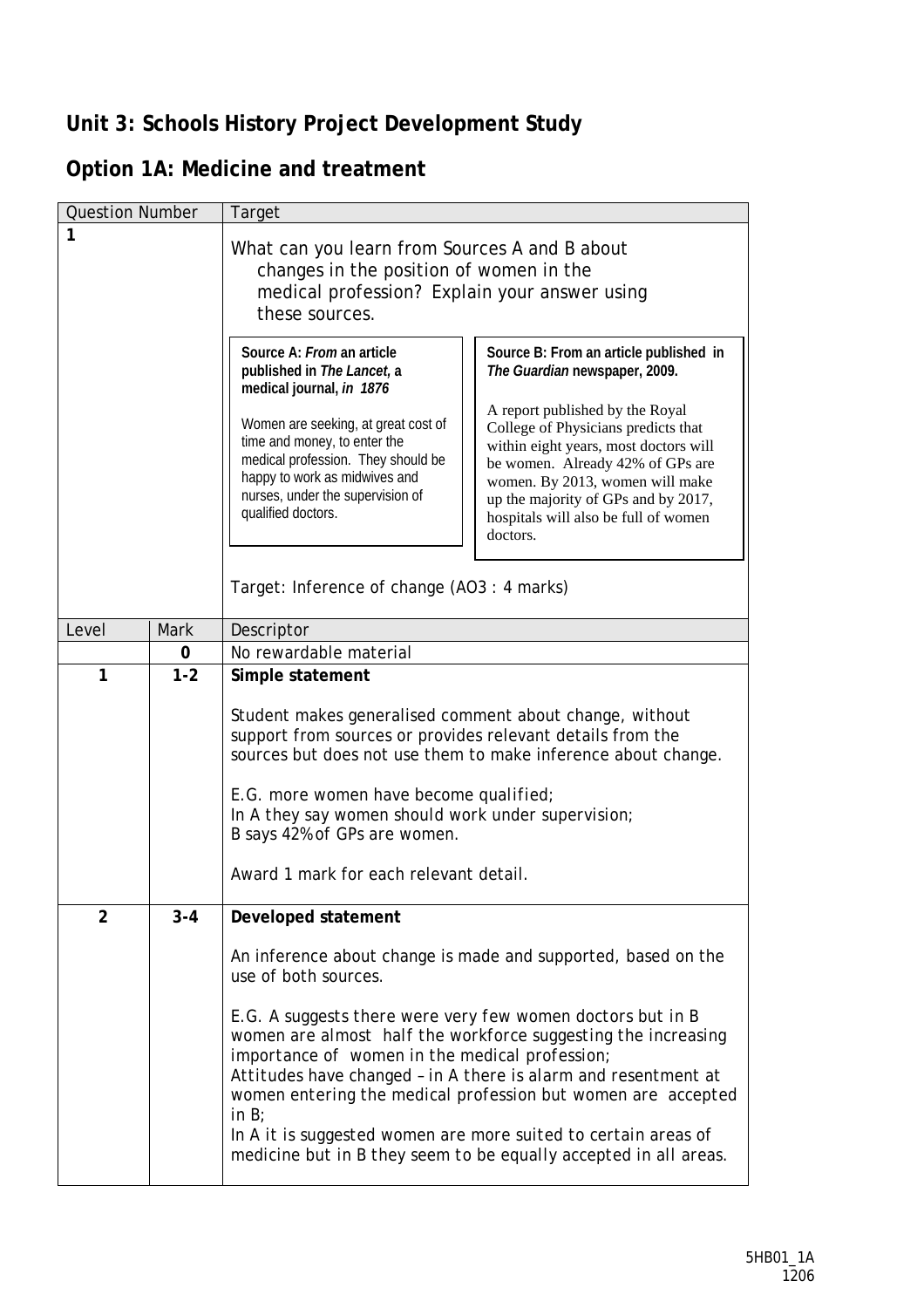| <b>Question Number</b> |         |                                                                                                                                                                                                                                                                                                                                                                                                                                                                                                                                                                                      |
|------------------------|---------|--------------------------------------------------------------------------------------------------------------------------------------------------------------------------------------------------------------------------------------------------------------------------------------------------------------------------------------------------------------------------------------------------------------------------------------------------------------------------------------------------------------------------------------------------------------------------------------|
| $\overline{2}$         |         | The boxes below show two important factors which have affected medicine.<br>Choose one and explain why it was important.                                                                                                                                                                                                                                                                                                                                                                                                                                                             |
|                        |         | The role of chance in the<br>The role of religion in<br>development of penicillin in<br>care for the sick during<br>the twentieth century<br>the Middle Ages                                                                                                                                                                                                                                                                                                                                                                                                                         |
|                        |         | Target: Analysis, the role of a factor (AO 1& 2 : 9 marks)                                                                                                                                                                                                                                                                                                                                                                                                                                                                                                                           |
| Level                  | Mark    | Descriptor                                                                                                                                                                                                                                                                                                                                                                                                                                                                                                                                                                           |
|                        | 0       | No rewardable material                                                                                                                                                                                                                                                                                                                                                                                                                                                                                                                                                               |
| 1                      | $1 - 3$ | Generalised answer is offered with little specific detail.                                                                                                                                                                                                                                                                                                                                                                                                                                                                                                                           |
|                        |         | Answer offers a comment about the importance of a factor which<br>could apply to either example, or offers a general comment<br>about one factor with only limited supporting detail.<br>E.G. it had an important effect on the way illness was treated;<br>Religious people were involved in running the hospitals;<br>Chance was the reason Fleming discovered penicillin.                                                                                                                                                                                                         |
| $\overline{2}$         | $4 - 6$ | Relevant details are offered but the link to the question is left                                                                                                                                                                                                                                                                                                                                                                                                                                                                                                                    |
| 3                      | $7-9$   | implicit.<br>Answer provides information about the factor linked to medicine<br>and states its importance but does not analyse or evaluate it.<br>E.G. describes various aspects of religion's involvement in care<br>for the sick - monks/nuns, infirmaries, hospitals;<br>Analyses role of religion as a factor affecting medicine but not<br>focused on care for the sick;<br>Describes the aspects of chance in Fleming's discovery of<br>penicillin;<br>Narrates the story of penicillin but does not evaluate importance<br>of chance;<br>Describes the role of other factors. |
|                        |         | Analysis of the importance of the factor on medicine.<br>Answer shows the effect of the factor on medicine and explains                                                                                                                                                                                                                                                                                                                                                                                                                                                              |
|                        |         | its importance.<br>E.G. shows that religious care for the sick did not involve<br>attempts to cure-the seriously ill were often turned away /                                                                                                                                                                                                                                                                                                                                                                                                                                        |
|                        |         | hospitals sometimes had priests but no physicians;                                                                                                                                                                                                                                                                                                                                                                                                                                                                                                                                   |
|                        |         | Shows that religious emphasis on charity led to what was often                                                                                                                                                                                                                                                                                                                                                                                                                                                                                                                       |
|                        |         | the only provision of care in infirmaries, hospitals etc;<br>Shows that chance was a key factor in the initial discovery of                                                                                                                                                                                                                                                                                                                                                                                                                                                          |
|                        |         | penicillin;                                                                                                                                                                                                                                                                                                                                                                                                                                                                                                                                                                          |
|                        |         | Shows that chance was important in the discovery but had<br>limited importance in the development of penicillin.                                                                                                                                                                                                                                                                                                                                                                                                                                                                     |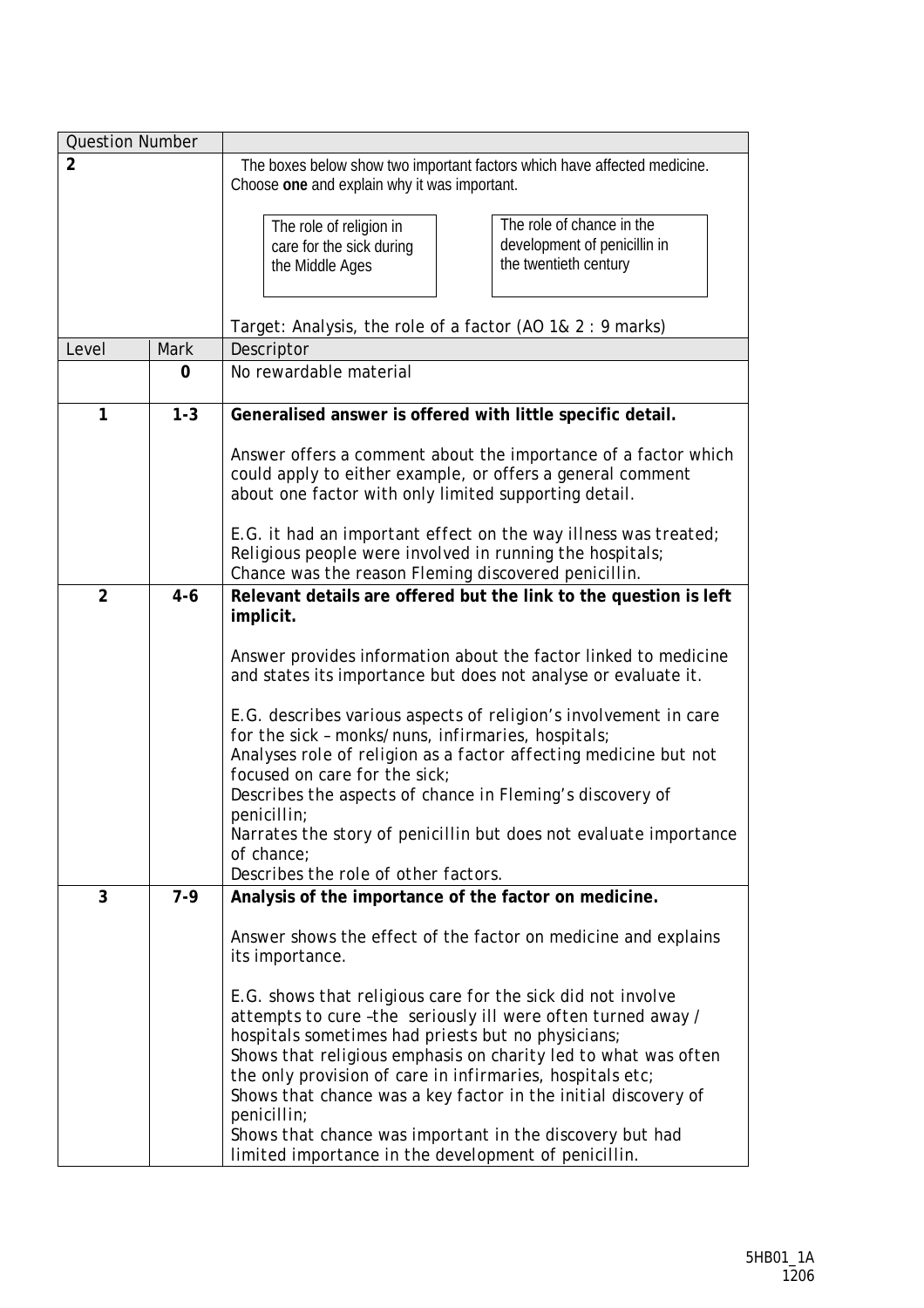| <b>Question Number</b> |          |                                                                                                                                                                                                                                                                                                                                                                                                                                                                                                                                                                                                                                                                                                                                                |
|------------------------|----------|------------------------------------------------------------------------------------------------------------------------------------------------------------------------------------------------------------------------------------------------------------------------------------------------------------------------------------------------------------------------------------------------------------------------------------------------------------------------------------------------------------------------------------------------------------------------------------------------------------------------------------------------------------------------------------------------------------------------------------------------|
| 3                      |          | How much have hospitals changed since 1800?                                                                                                                                                                                                                                                                                                                                                                                                                                                                                                                                                                                                                                                                                                    |
|                        |          | The women's ward at the Middlesex Hospital, London, c1800.<br>Mard at the Middlesex Hospital, London, early 19th centur                                                                                                                                                                                                                                                                                                                                                                                                                                                                                                                                                                                                                        |
| Level                  | Mark     | Target: Analysis of change (AO 1 & 2 : 12 marks)<br>Descriptor                                                                                                                                                                                                                                                                                                                                                                                                                                                                                                                                                                                                                                                                                 |
|                        | 0        | No rewardable material                                                                                                                                                                                                                                                                                                                                                                                                                                                                                                                                                                                                                                                                                                                         |
| 1                      | $1 - 4$  | Simple comment is offered, supported by some knowledge.                                                                                                                                                                                                                                                                                                                                                                                                                                                                                                                                                                                                                                                                                        |
|                        |          | Student may provide generalised answer with little supporting<br>detail, or relevant details on a very limited aspect of the<br>question.<br>E.G. they have become cleaner;                                                                                                                                                                                                                                                                                                                                                                                                                                                                                                                                                                    |
|                        |          | Florence Nightingale improved the training of nurses.                                                                                                                                                                                                                                                                                                                                                                                                                                                                                                                                                                                                                                                                                          |
| $\overline{2}$         | $5 - 8$  | Statements are developed with support from material which is<br>mostly relevant and accurate.<br>Answer provides details about change/continuity in hospitals.<br>E.G. identifies change/continuity - patients are now in<br>specialised wards; describes work of Florence Nightingale in<br>training nurses; visitors are regulated; there is more technology<br>now; hospitals are funded by the NHS; care and treatment<br>provided by nurses and visiting doctors.                                                                                                                                                                                                                                                                         |
| 3                      | $9 - 12$ | The response shows understanding of the focus of the question<br>and deploys sufficient accurate and relevant material to<br>support the points the student makes.<br>Answer analyses change/continuity in order to evaluate the<br>nature or extent of change in hospitals.<br>E.G. Discusses extent of changes in the organisation of the<br>building and wards; the staffing and their expertise; the funding<br>and facilities; the range and standard of treatment offered;<br>Answer may also analyse the process of change, assessing how far<br>the work of Florence Nightingale / the establishment of the NHS<br>were turning points in the development of hospitals.<br>Reserve top of level for answers covering the whole period. |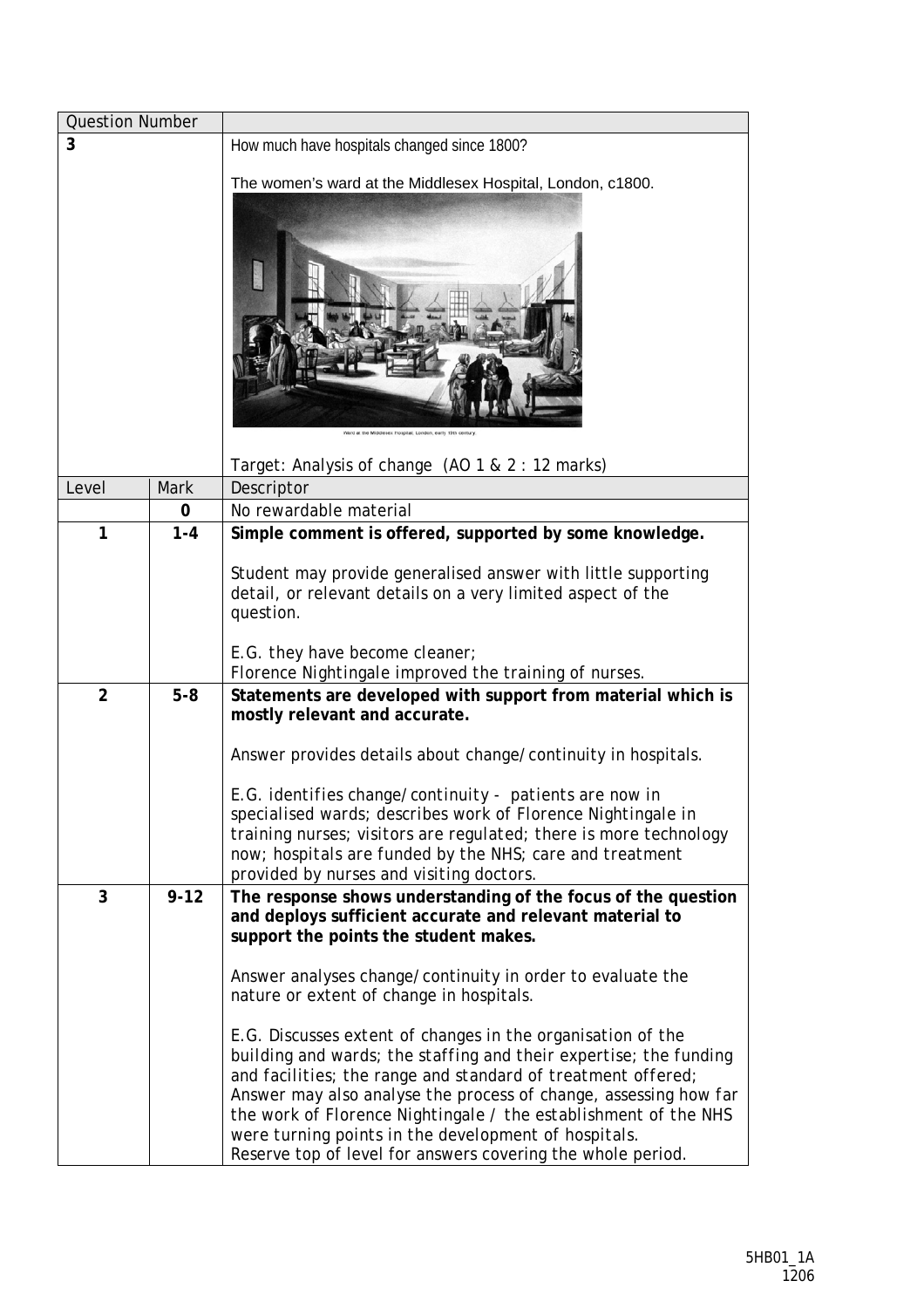| <b>Question Number</b> |             |                                                                                                                                                                                                                                                                                                                                                                                                                                                                                                                                                                                 |
|------------------------|-------------|---------------------------------------------------------------------------------------------------------------------------------------------------------------------------------------------------------------------------------------------------------------------------------------------------------------------------------------------------------------------------------------------------------------------------------------------------------------------------------------------------------------------------------------------------------------------------------|
| 4                      |             | How much impact did discoveries during the<br>Renaissance period have on medicine?<br>Harvey published his book about the circulation of the<br>$\bullet$<br>blood in 1628.<br>In 1673, a Dutch scientist described bacteria which he<br>$\bullet$<br>had seen under a microscope<br>Many physicians used bloodletting and purging in the<br>sixteenth and seventeenth centuries.<br>Target: Evaluation of change and continuity (AO 1& 2 : 12 marks)                                                                                                                           |
| Level                  | <b>Mark</b> | Descriptor                                                                                                                                                                                                                                                                                                                                                                                                                                                                                                                                                                      |
|                        | 0           | No rewardable material                                                                                                                                                                                                                                                                                                                                                                                                                                                                                                                                                          |
| 1                      | $1 - 4$     | Simple comment is offered, supported by some knowledge.<br>Student may provide generalised answer with little supporting<br>detail, or relevant details on a very limited aspect of the<br>question.                                                                                                                                                                                                                                                                                                                                                                            |
|                        |             | E.G. they developed better knowledge of anatomy;<br>Treatment was still based on Galen.                                                                                                                                                                                                                                                                                                                                                                                                                                                                                         |
| $\overline{2}$         | $5-8$       | Statements are developed with support from material which is<br>mostly relevant and accurate.<br>Answer identifies change and/or continuity in medicine, or<br>provides details about medicine during the Renaissance period.<br>E.G. describes the work of Vesalius/ Harvey etc;<br>Describes new developments - better understanding of anatomy;<br>the discovery of new plants, the improvements in technology;<br>Describes medical ideas and treatments during the Renaissance -<br>continued importance of the 4 Humours.                                                 |
| 3                      | $9 - 12$    | The response shows understanding of the focus of the question<br>and deploys sufficient accurate and relevant material to<br>support the points the student makes.<br>Answer examines the extent / nature of change and continuity<br>during the Renaissance in order to evaluate the impact of<br>discoveries.<br>E.G. shows how discoveries led to changes in the understanding<br>of the body and study of microbes but also explains that this had<br>little effect on understanding and treatment of illness and that<br>treatment continued to be based on Galen's ideas. |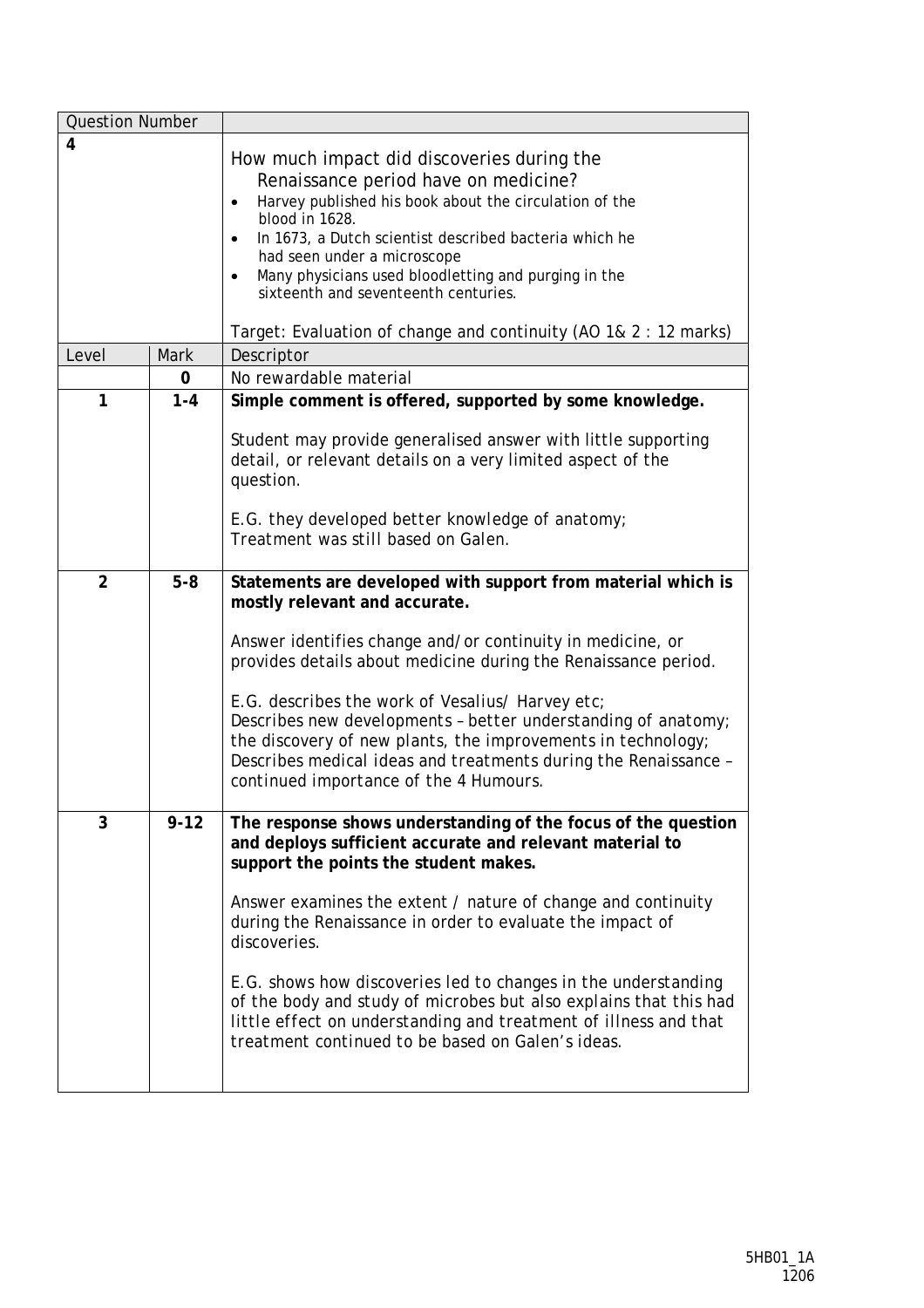| <b>Question Number</b> |             |                                                                                                                                                                                                                                                                                                               |
|------------------------|-------------|---------------------------------------------------------------------------------------------------------------------------------------------------------------------------------------------------------------------------------------------------------------------------------------------------------------|
| 5(a)                   |             | Describe the main ideas about the cause of disease at the time of the Black Death<br>in 1348.                                                                                                                                                                                                                 |
|                        |             | Target: Recall; identification of key features (AO 1&2 : 9 marks)                                                                                                                                                                                                                                             |
| Level                  | <b>Mark</b> | Descriptor                                                                                                                                                                                                                                                                                                    |
|                        | 0           | No rewardable material                                                                                                                                                                                                                                                                                        |
| 1                      | $1 - 3$     | Simple or generalised comment is offered, supported by some<br>knowledge.<br>Answer offers very general comment or limited information.                                                                                                                                                                       |
|                        |             | E.G. disease was caused by God being angry, unbalanced<br>humours.                                                                                                                                                                                                                                            |
| $\overline{2}$         | $4 - 6$     | Statements are developed with support from material which is<br>mostly relevant and accurate.<br>Answer identifies several ideas or explains one fully.<br>E.G. lists theories - 4 Humours, miasma, religious cause,<br>supernatural (conjunction of planets / witchcraft);<br>Explains one theory in detail. |
| 3                      | $7-9$       | The response shows understanding of the focus of the question<br>and deploys sufficient accurate and relevant material to<br>support the points the student makes.<br>Answer explains fully at least two ideas as listed in Level 2.                                                                          |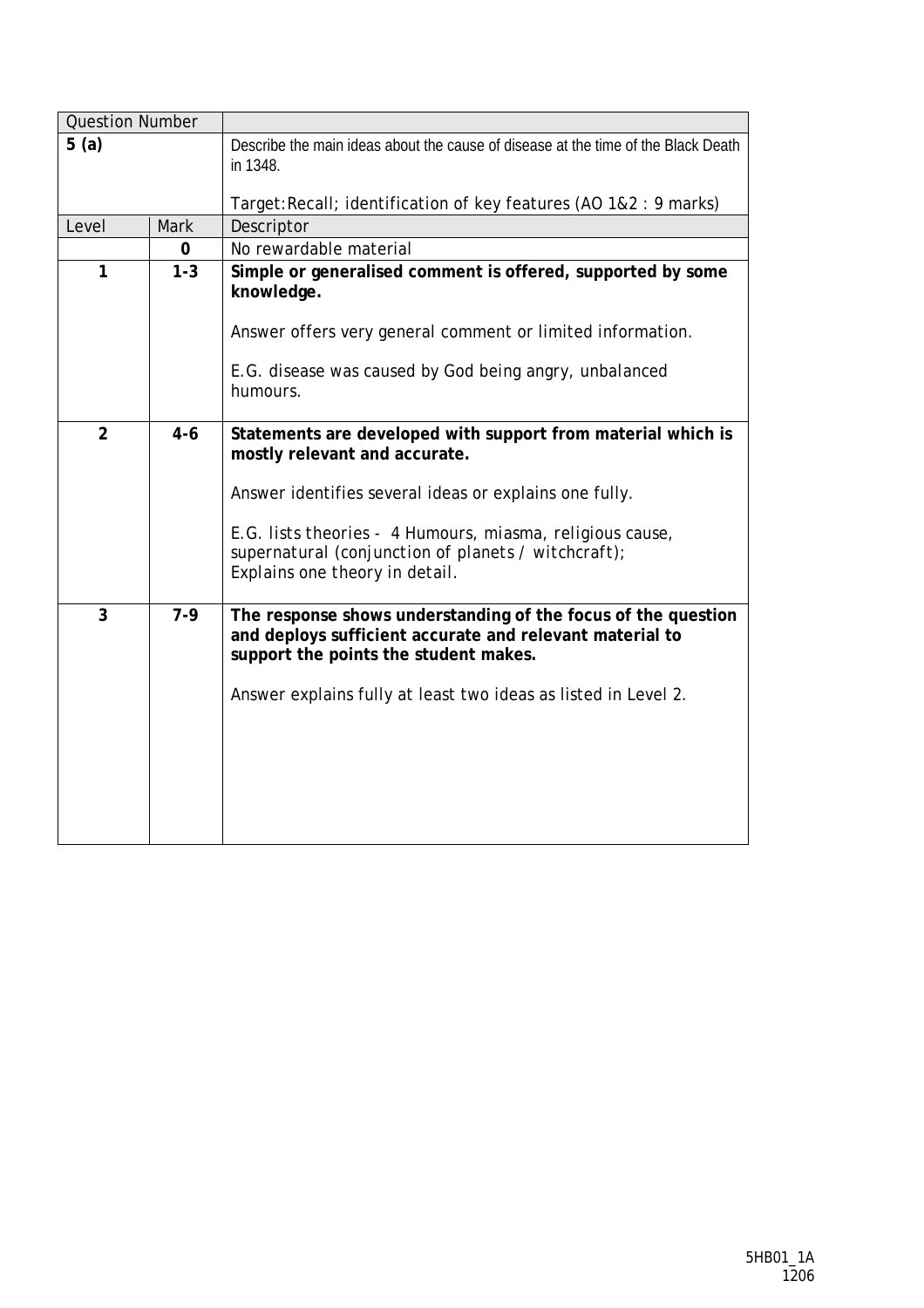| <b>Question Number</b> |             |                                                                                                                                                                                                                                                                                                   |
|------------------------|-------------|---------------------------------------------------------------------------------------------------------------------------------------------------------------------------------------------------------------------------------------------------------------------------------------------------|
| 5(b)                   |             | 'The Roman withdrawal from Britain was a<br>turning point in medicine and public health.'<br>Do you agree? Explain your answer.                                                                                                                                                                   |
|                        |             | Roman villas in Britain usually had a good standard<br>of hygiene.<br>During the Anglo-Saxon period, collections of herbal<br>remedies were known as Leechbooks                                                                                                                                   |
|                        |             | In the Middle Ages, medical training was based on<br>Galen's teachings.                                                                                                                                                                                                                           |
|                        |             | Target: Evaluation of change and continuity(AO 1&2 : 16 marks)<br>QWC Strands i-ii-iii<br><b>Assessing QWC:</b>                                                                                                                                                                                   |
|                        |             | For the highest mark in a level all criteria for the level, including<br>those for QWC must be met.                                                                                                                                                                                               |
| Level                  | <b>Mark</b> | Descriptor                                                                                                                                                                                                                                                                                        |
|                        | 0           | No rewardable material                                                                                                                                                                                                                                                                            |
| 1                      | $1 - 4$     | Simple or generalised comment is offered, supported by some<br>knowledge.                                                                                                                                                                                                                         |
|                        |             | Answer offers very general comment or limited information.                                                                                                                                                                                                                                        |
|                        |             | E.G. The standard of public health declined;<br>Identifies continuity in the use of Galen's ideas.                                                                                                                                                                                                |
| QWC<br>i-ii-iii        |             | Writing communicates ideas using everyday language and showing<br>some selection of material but the response lacks clarity and<br>organisation. The student spells, punctuates and uses the rules<br>of grammar with limited accuracy.                                                           |
|                        |             | NB Do not credit repetition of bullet points without<br>development.                                                                                                                                                                                                                              |
| $\overline{2}$         | $5 - 8$     | Statements are developed with support from material which is<br>mostly relevant and accurate.                                                                                                                                                                                                     |
|                        |             | Answer offers information about the Roman contribution to<br>medicine and public health and/or information about medicine in<br>the Anglo-Saxon period.                                                                                                                                           |
| QWC                    |             | E.G. describes treatment during Roman and /or Anglo-Saxon<br>period - Theory of Opposites, herbal or folk remedies;<br>Describes the decay of public health structures;<br>Describes medical knowledge and training.                                                                              |
| i-ii-iii               |             | Peg at 6 answers which only cover Galen's ideas                                                                                                                                                                                                                                                   |
|                        |             | Writing communicates ideas using a limited range of historical<br>terminology and showing some skills of selection and organisation<br>of material, but passages lack clarity and organisation. The<br>student spells, punctuates and uses some of the rules of grammar<br>with general accuracy. |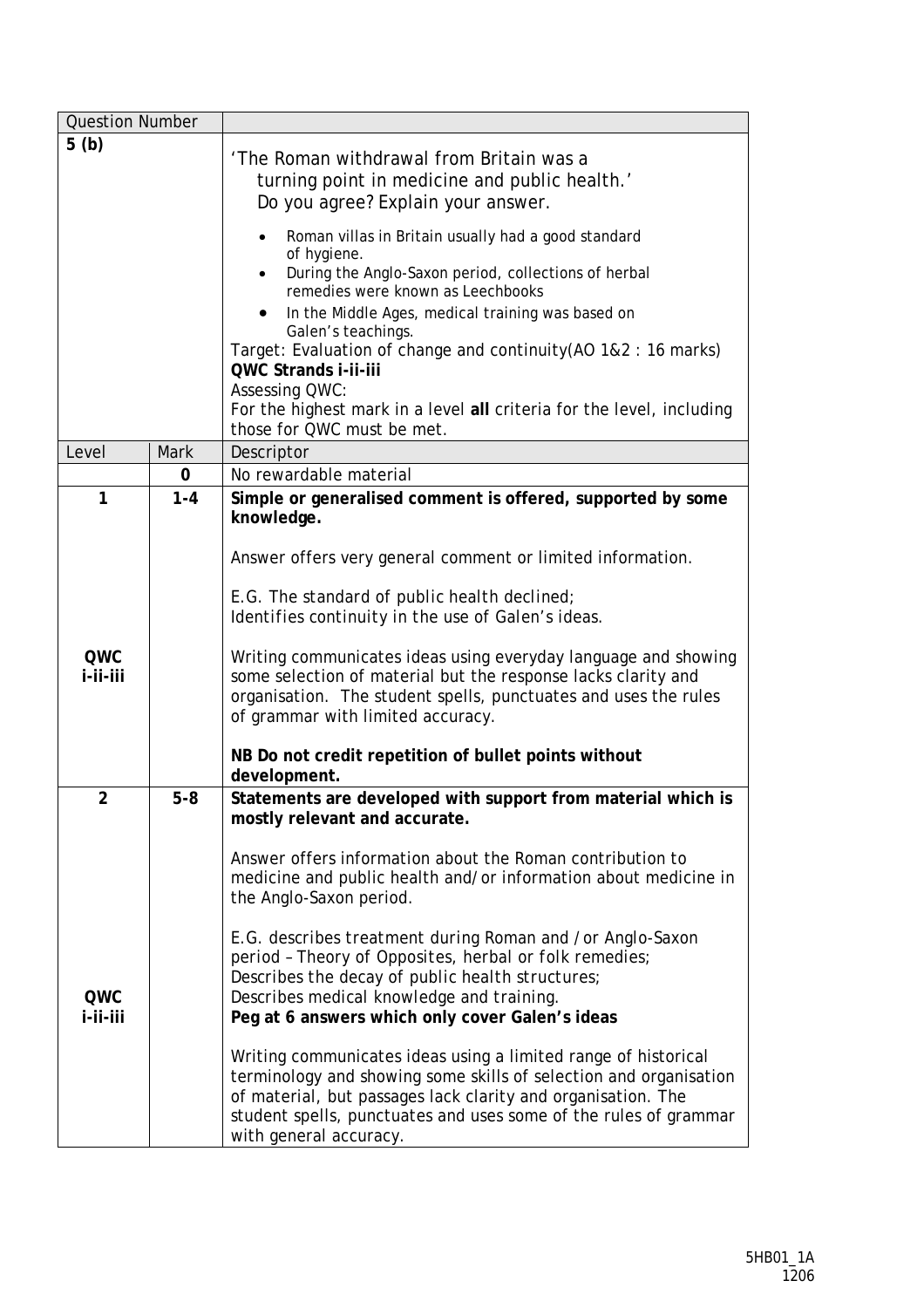| 3                      | $9 - 12$  | The response shows understanding of the focus of the question<br>and deploys sufficient accurate and relevant material to<br>support the points the student makes.                                                                                                                                                 |
|------------------------|-----------|--------------------------------------------------------------------------------------------------------------------------------------------------------------------------------------------------------------------------------------------------------------------------------------------------------------------|
| <b>QWC</b><br>i-ii-iii |           | Answer identifies and explains examples of change and/or<br>continuity in order to analyse the effects of the Roman<br>withdrawal.                                                                                                                                                                                 |
|                        |           | E.G. explains continuity in treatment based on Galen's theories<br>was because medical training was based on Galen;<br>Shows the collapse of some aspects of public health / medicine;<br>Shows change in the people or institutions providing care and<br>treatment.                                              |
|                        |           | Reserve top of level for answers covering medicine and public<br>health.                                                                                                                                                                                                                                           |
|                        |           | Writing communicates ideas using historical terms accurately and<br>showing some direction and control in the organising of material.<br>The student uses some of the rules of grammar appropriately<br>and spells and punctuates with considerable accuracy, although<br>some spelling errors may still be found. |
| 4                      | $13 - 16$ | A sustained analysis is supported by precisely selected and<br>accurate material and with sharply focused development of<br>points made. The answer as a whole will focus well on the<br>question.                                                                                                                 |
|                        |           | Answer evaluates nature / extent of change and continuity in<br>order to reach a judgement.                                                                                                                                                                                                                        |
|                        |           | E.G. answer will cover a range of material on both change and<br>continuity in order to weigh the significance of the Roman<br>withdrawal.                                                                                                                                                                         |
|                        |           | Reserve top of level for answers covering both medicine and<br>public health                                                                                                                                                                                                                                       |
| QWC<br>i-ii-iii        |           | Writing communicates ideas effectively, using a range of<br>precisely selected historical terms and organising information<br>clearly and coherently. The student spells, punctuates and uses<br>the rules of grammar with considerable accuracy, although some<br>spelling errors may still be found.             |
|                        |           |                                                                                                                                                                                                                                                                                                                    |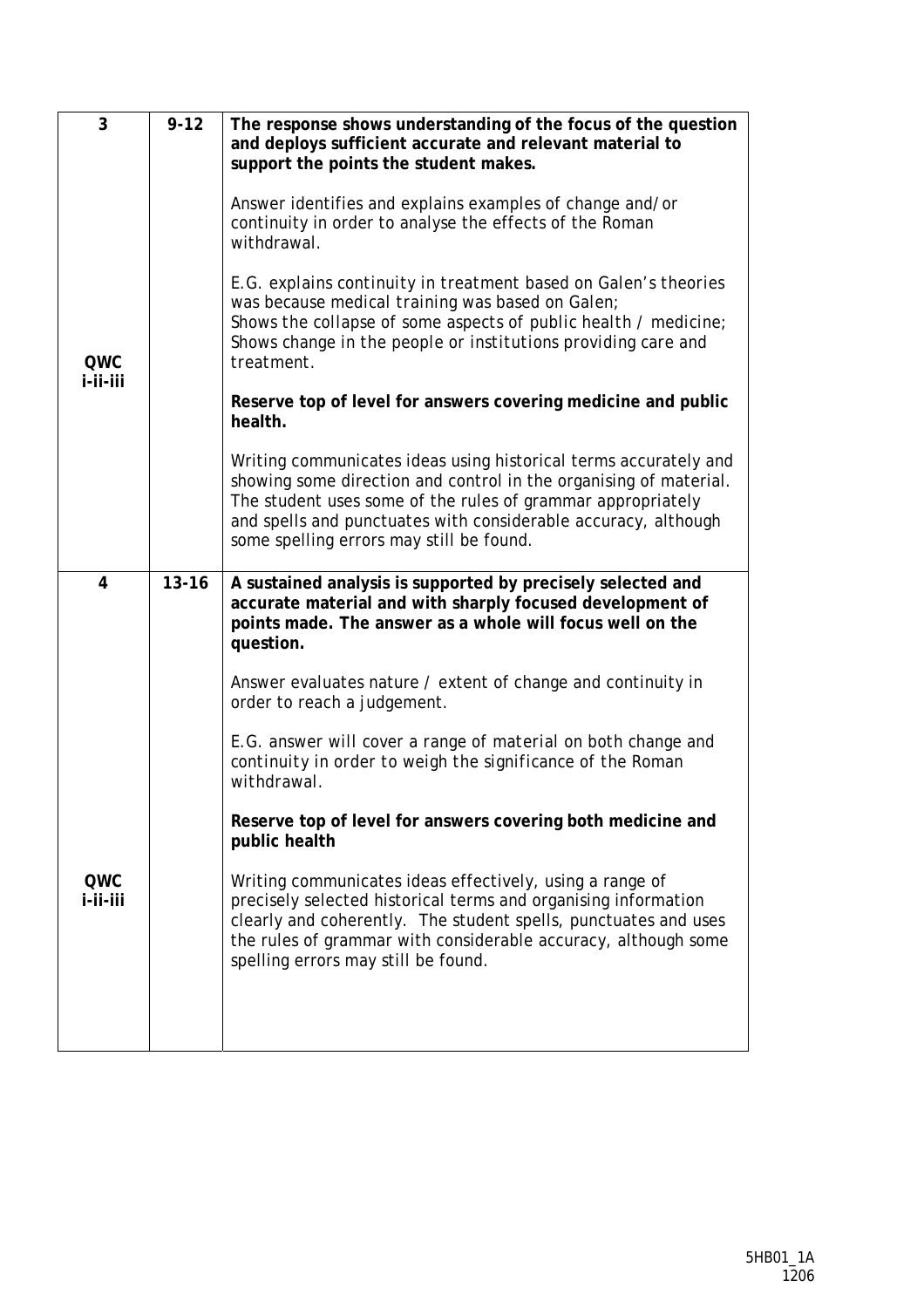| <b>Question Number</b> |         |                                                                                                                                                                                                                                                                                                                                           |
|------------------------|---------|-------------------------------------------------------------------------------------------------------------------------------------------------------------------------------------------------------------------------------------------------------------------------------------------------------------------------------------------|
| 6(a)                   |         | Describe the difficulties that existed in dealing with public health problems in the<br>period c1350-c1650.                                                                                                                                                                                                                               |
|                        |         | Target: Recall; identification of key features (AO 1&2: 9 marks)                                                                                                                                                                                                                                                                          |
| Level                  | Mark    | Descriptor                                                                                                                                                                                                                                                                                                                                |
|                        | 0       | No rewardable material                                                                                                                                                                                                                                                                                                                    |
| 1                      | $1 - 3$ | Simple or generalised comment is offered, supported by some<br>knowledge.                                                                                                                                                                                                                                                                 |
|                        |         | Answer offers very general comment or limited information.<br>E.G. the water was polluted;                                                                                                                                                                                                                                                |
|                        |         | Sewage went into the river.                                                                                                                                                                                                                                                                                                               |
| 2                      | $4 - 6$ | Statements are developed with support from material which is<br>mostly relevant and accurate.                                                                                                                                                                                                                                             |
|                        |         | Answer provides information about public health problems but<br>does not cover attempts to deal with the problems.                                                                                                                                                                                                                        |
|                        |         | E.G. describes how water became polluted;<br>Describes the problems of dealing with sewage;<br>Describes wider problems of public health such as attempt to<br>control infectious disease;                                                                                                                                                |
|                        |         | Describes difficulties in dealing with problems but answers may<br>not be clearly focused on 1350-1650.                                                                                                                                                                                                                                   |
| 3                      | $7-9$   | The response shows understanding of the focus of the question<br>and deploys sufficient accurate and relevant material to<br>support the points the student makes.                                                                                                                                                                        |
|                        |         | Answer identifies problems in public health in the period 1350-<br>1650 and explains the failure to deal with them.                                                                                                                                                                                                                       |
|                        |         | E.G. explains the problems of polluted water and the removal of<br>sewage and shows that the few attempts to improve the water<br>supply or to improve hygiene failed;<br>Explains why the authorities did not address these problems -<br>lack of funding / technology / problems of organisation/lack of<br>recognition of the problem. |
|                        |         | NB Context must be secure; problems of 19 <sup>th</sup> century industrial<br>towns are not valid at this level.                                                                                                                                                                                                                          |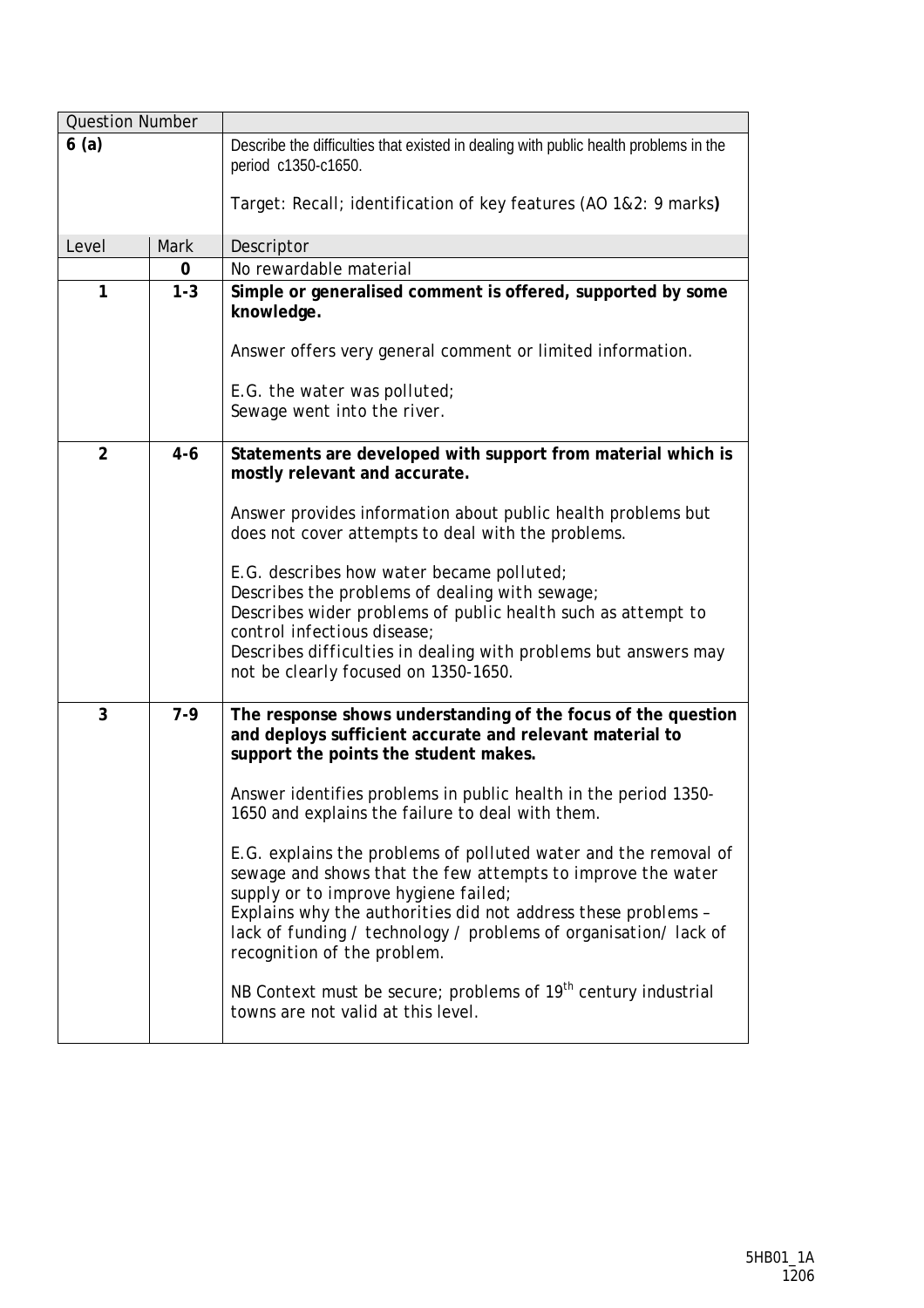| <b>Question Number</b> |         |                                                                                                                                                                                                                                                                                                                                                                                                                                                                                                                                                                                                                  |
|------------------------|---------|------------------------------------------------------------------------------------------------------------------------------------------------------------------------------------------------------------------------------------------------------------------------------------------------------------------------------------------------------------------------------------------------------------------------------------------------------------------------------------------------------------------------------------------------------------------------------------------------------------------|
| 6(b)                   |         | How effective were the actions taken by<br>governments and local authorities to deal<br>with the problems of epidemics in the<br>period c1650-c1900?<br>1665: The authorities in London ordered prayers to<br>be said during a plague epidemic.<br>1872 : Compulsory vaccination against smallpox was<br>enforced.<br>1875: A Public Health Act forced towns to appoint<br>Health Inspectors.<br>Target: Evaluation of effectiveness (AO 1&2 : 16 marks)<br>QWC Strands i-ii-iii<br><b>Assessing QWC:</b><br>For the highest mark in a level all criteria for the level, including<br>those for QWC must be met. |
| Level                  | Mark    | Descriptor                                                                                                                                                                                                                                                                                                                                                                                                                                                                                                                                                                                                       |
|                        | 0       | No rewardable material                                                                                                                                                                                                                                                                                                                                                                                                                                                                                                                                                                                           |
| 1                      | $1 - 4$ | Simple or generalised comment is offered, supported by some<br>knowledge.                                                                                                                                                                                                                                                                                                                                                                                                                                                                                                                                        |
|                        |         | Answer offers very general comment or limited information.                                                                                                                                                                                                                                                                                                                                                                                                                                                                                                                                                       |
|                        |         | $E.G.$ says the authorities were ineffective and many people died;<br>describes actions taken during epidemics.                                                                                                                                                                                                                                                                                                                                                                                                                                                                                                  |
| QWC<br>i-ii-iii        |         | Writing communicates ideas using everyday language and showing<br>some selection of material, but the response lacks clarity and<br>organisation. The student spells, punctuates and uses the rules<br>of grammar with limited accuracy.                                                                                                                                                                                                                                                                                                                                                                         |
|                        |         | NB Do not credit simple repetition of points from part (a) or<br>repetition of bullet points without development.                                                                                                                                                                                                                                                                                                                                                                                                                                                                                                |
| 2                      | $5 - 8$ | Statements are developed with support from material which is<br>mostly relevant and accurate.                                                                                                                                                                                                                                                                                                                                                                                                                                                                                                                    |
|                        |         | Answer provides information about government action during<br>epidemics.                                                                                                                                                                                                                                                                                                                                                                                                                                                                                                                                         |
|                        |         | E.G. explains the rationale for local authority orders;<br>Describes the attitude of laissez-faire;                                                                                                                                                                                                                                                                                                                                                                                                                                                                                                              |
|                        |         | Describes the government role in the move towards compulsory<br>vaccination against smallpox;<br>Describes the terms of the Public Health Acts.                                                                                                                                                                                                                                                                                                                                                                                                                                                                  |
| QWC<br>i-ii-iii        |         | Writing communicates ideas using a limited range of historical<br>terminology and showing some skills of selection and organisation<br>of material, but passages lack clarity and organisation. The                                                                                                                                                                                                                                                                                                                                                                                                              |
|                        |         | student spells, punctuates and uses some of the rules of grammar<br>with general accuracy.                                                                                                                                                                                                                                                                                                                                                                                                                                                                                                                       |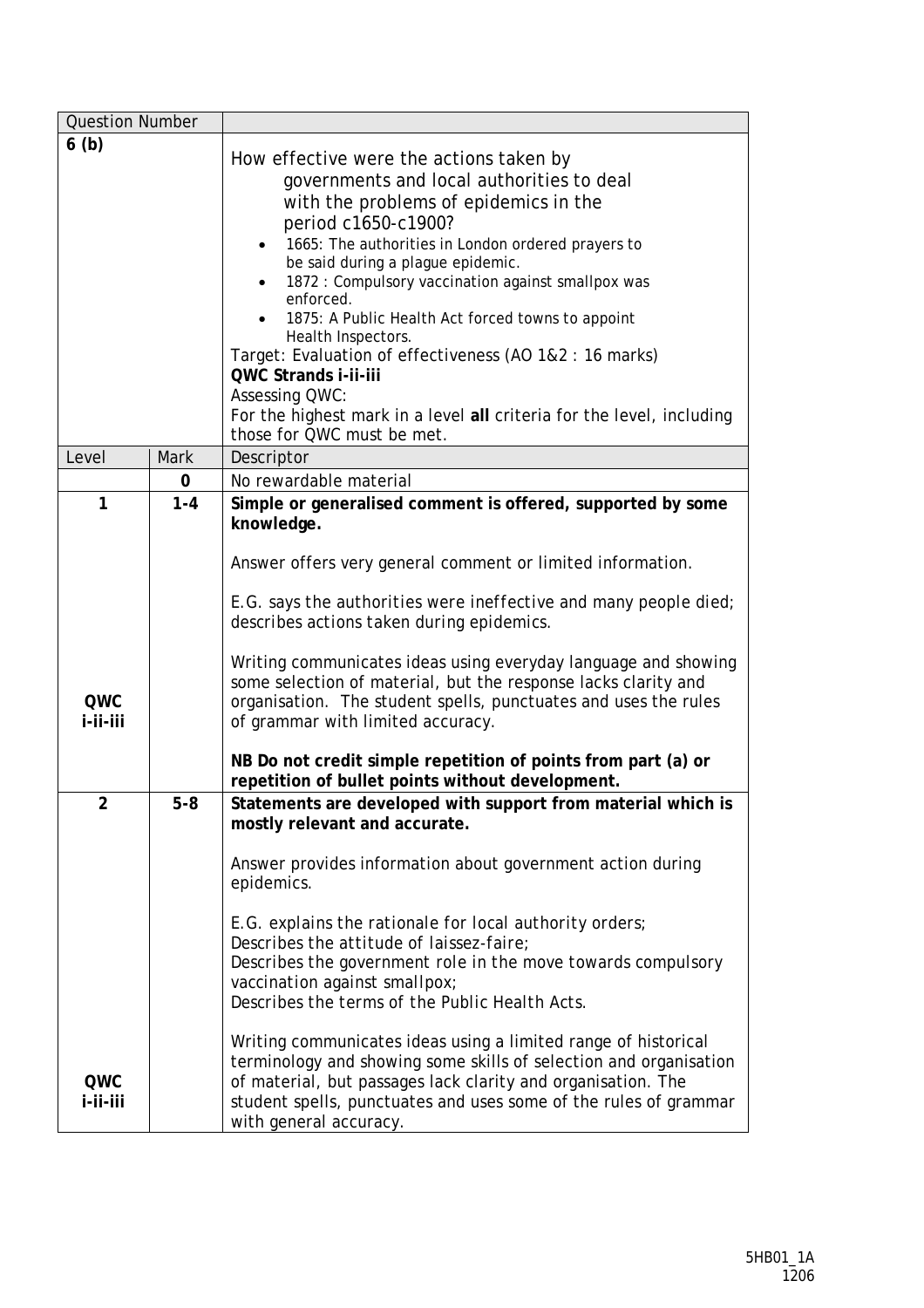| 3                      | $9 - 12$  | The response shows understanding of the focus of the question<br>and deploys sufficient accurate and relevant material to<br>support the points the student makes.<br>Answer analyses the effectiveness of government action showing<br>why prayer / killing cats and dogs/ burning tar would not be<br>successful or why compulsory vaccination / Public Health Acts<br>were effective.                                                        |
|------------------------|-----------|-------------------------------------------------------------------------------------------------------------------------------------------------------------------------------------------------------------------------------------------------------------------------------------------------------------------------------------------------------------------------------------------------------------------------------------------------|
| <b>QWC</b><br>i-ii-iii |           | E.G. explains that they did not understand the cause of disease<br>and therefore success was often accidental - killing cats and<br>dogs, burning rubbish, quarantining sufferers could improve<br>hygiene but they didn't understand how it helped;<br>Jenner's vaccination was effective but could not be used on any<br>other disease;<br>Shows the significance of the government role in enforcing<br>vaccination / the Public Health Acts |
|                        |           | Writing communicates ideas using historical terms accurately and<br>showing some direction and control in the organising of material.<br>The student uses some of the rules of grammar appropriately<br>and spells and punctuates with considerable accuracy, although<br>some spelling errors may still be found.                                                                                                                              |
| $\overline{4}$         | $13 - 16$ | A sustained analysis is supported by precisely selected and<br>accurate material and with sharply focused development of<br>points made. The answer as a whole will focus well on the<br>question.                                                                                                                                                                                                                                              |
|                        |           | Answer analyses the effectiveness of government action and<br>shows that it became more effective over time.                                                                                                                                                                                                                                                                                                                                    |
|                        |           | E.G. shows that government action could not be effective except<br>by chance until the nature of illness was understood;<br>Shows that attitudes towards the role of government (both<br>among the population and among authorities) needed to change<br>before effective action could be enforced.                                                                                                                                             |
| QWC<br>i-ii-iii        |           | Writing communicates ideas effectively, using a range of<br>precisely selected historical terms and organising information<br>clearly and coherently. The student spells, punctuates and uses<br>the rules of grammar with considerable accuracy, although some<br>spelling errors may still be found.                                                                                                                                          |